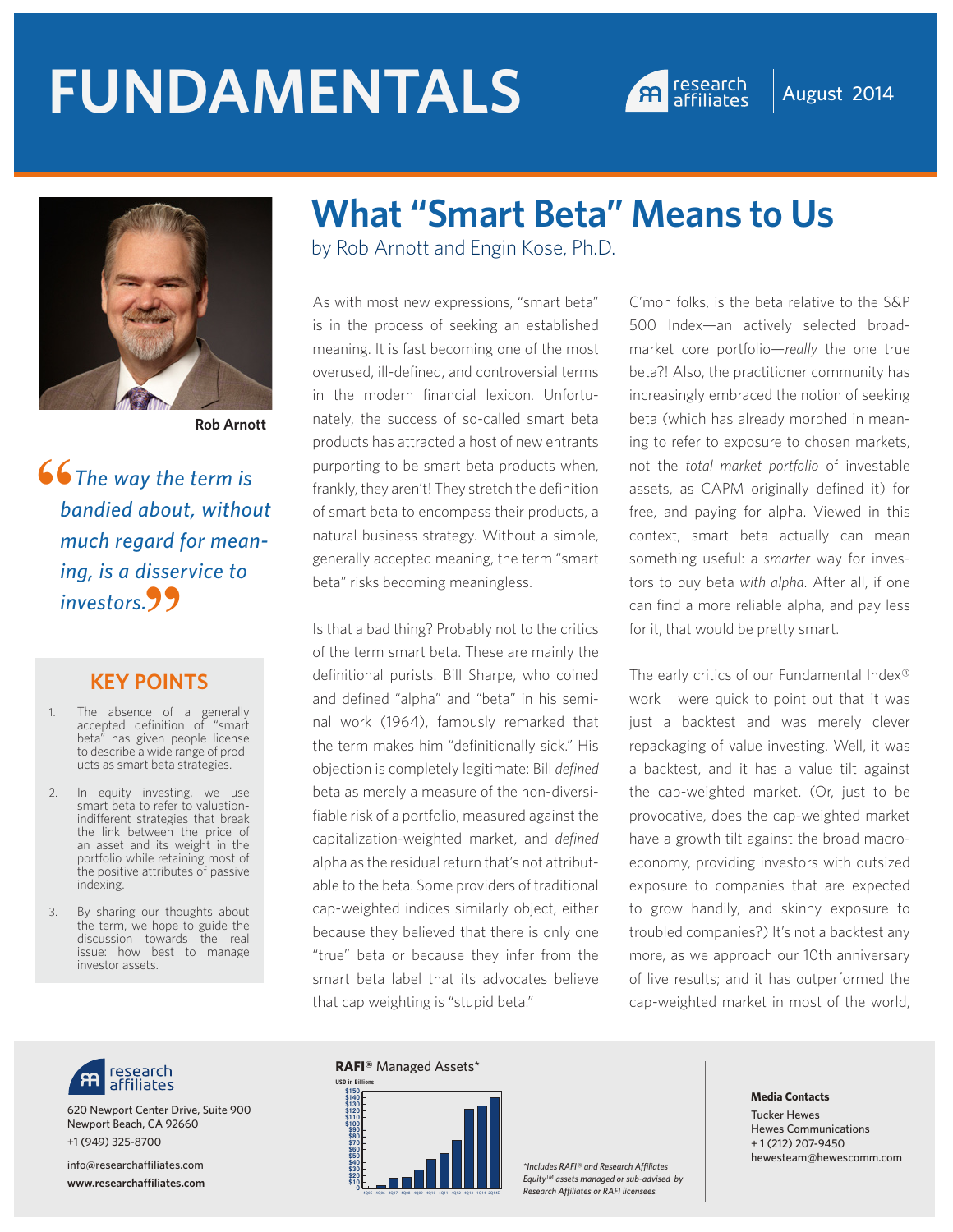*during a time when value generally underperformed growth*. Critics have become more muted, as the efficacy of the Fundamental Index method (and other so-called smart beta strategies) is better understood.

## **Defining Smart Beta for Equity**

The term smart beta grew out of attempts by people in the industry to explain the Fundamental Index approach vis-à-vis existing passive and active management strategies. When Towers Watson, a leading global investment consulting firm, coined the expression smart beta, it was not their intent to label cap-weight as "dumb beta." Indeed, they referred to it as "bulk beta," because it could be purchased for next-to-nothing. There is nothing "dumb" about capweighted indexing. If an investor wants to own the broad market, wants to pay next to nothing for market exposure, and doesn't want to play in the performanceseeking game, cap-weighted indexing is the *smartest* choice, by far. People are beginning to understand that the dumb beta is the fad-chasing investor who buys whatever is newly beloved and sells whatever is newly loathed, trading like a banshee. Fortunately or unfortunately, these folks are legion, as is well documented in Russ Kinnel's important "Mind the Gap" white papers (2005, 2014).

As the debate over the smart beta label grew, Towers Watson (2013) sought to clarify the meaning of their expression with the following definition:

*"Smart beta is simply about trying to identify good investment ideas that can be structured better… smart beta strategies should be simple, low cost, transparent and systematic."* 

This straightforward definition indicates what investors ought to expect of a smart beta product. Our research suggests, however, that many alternative beta strategies fall short of this definition. Some are overly complex or opaque in the source of value added. Others will incur unnecessary implementation costs. Many so-called alternative beta strategies don't seem so smart, by Towers Watson's definition.

#### *There is nothing 'dumb' about cap-weighted*  indexing.<sup>99</sup> **"**

The problem may be that even this definition is not clear enough. The absence of a rigorous, generally accepted definition gives me-too firms enough latitude to stamp smart beta on anything that's not cap-weighted indexing. The way the term is bandied about, without much regard for meaning, is a disservice to investors.

We don't presume to define smart beta for the industry, but we would like to see more consistency in how the label is applied. *Our* definition builds on the Towers Watson definition, adding more specificity as it relates to equity strategies, where the smart beta revolution began almost a decade ago:

*A category of valuation-indifferent strategies that consciously and deliberately break the link between the price of an asset and its weight in the portfolio, seeking to earn excess returns over the capweighted benchmark by no longer weighting assets proportional to their popularity, while retaining most of the positive attributes of passive indexing.*

## **Earning Excess Returns**

The shortcomings of cap-weighted indices are by now well understood and widely acknowledged. Cap-weighted indices are "the market," and they afford investors the market return. That's indisputable. Nonetheless, because constituent weights are linked to price, they automatically increase the allocation to companies whose stock prices have risen, and reduce the weight for companies whose stock prices have fallen. If the market is not efficient, and prices some companies too high and some too low, then cap-weighted indices naturally have disproportionately large concentrations in companies that are likely to be overvalued and light allocations in companies that are disproportionately undervalued.

This structure creates a return drag that is overcome by breaking the link between price and weight in a portfolio.<sup>1</sup> In fact, our research indicates that any structure that breaks the link between price and weight outperforms cap weighting in the long run.<sup>2</sup> In this sense, our work on the Fundamental Index concept is not special!3 Equal weight, minimum variance, Shiller's new CAPE index, and

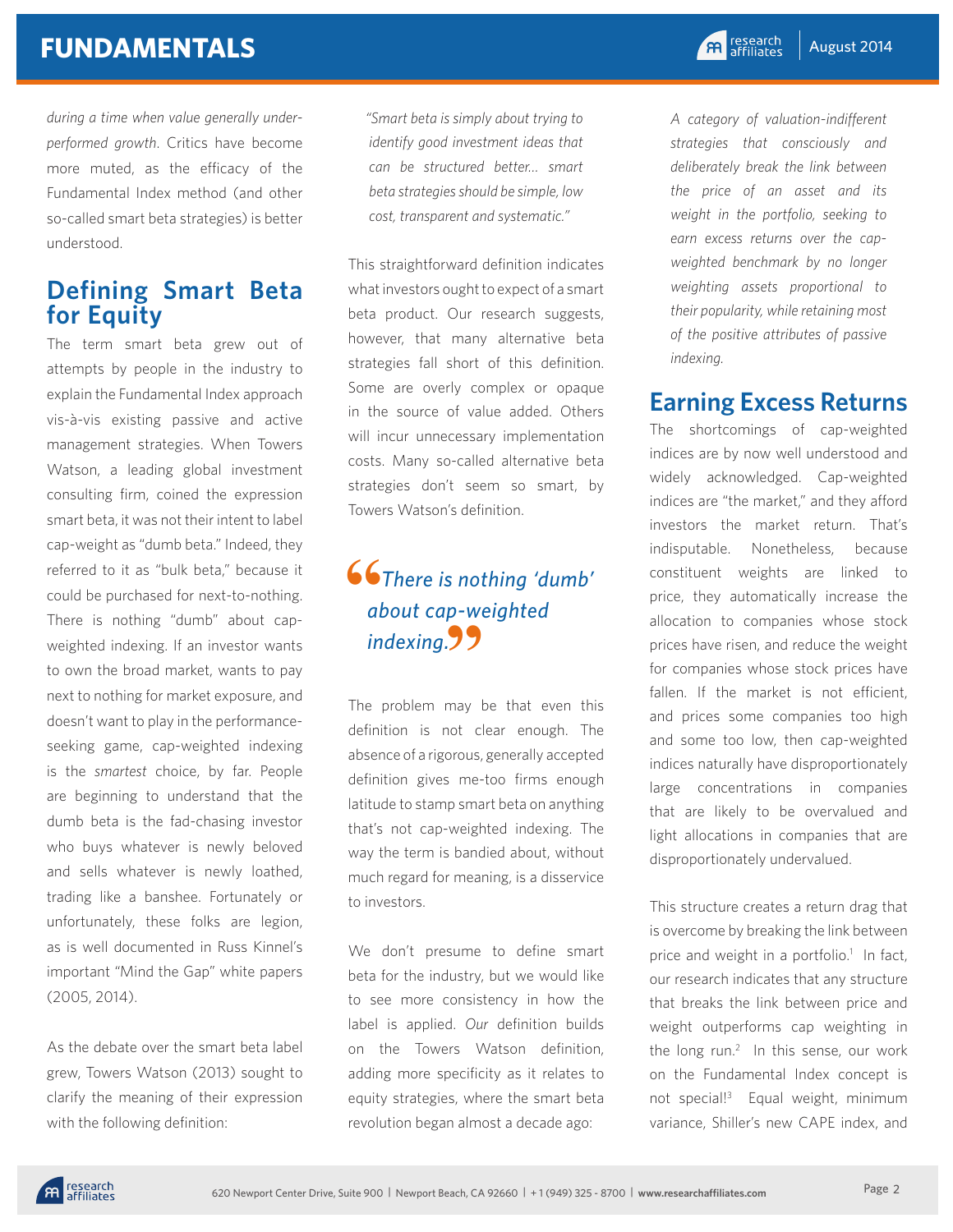## **FUNDAMENTALS**

many others, all sever this link, and empirically add roughly the same alpha. This can be done simply, inexpensively, and mechanistically; these ideas show good historical efficacy all over the world; and some have live experience that roughly matches the backtests. Accordingly, this way to pursue a particular beta might rightly be considered "smart."

In periodically rebalancing to target weights that are unrelated to price, smart beta strategies engage in value investing: They buy low and sell high (we have demonstrated this result elsewhere4 and will return to it in a moment). It will surprise many readers to learn that the value tilt is empirically a far smaller source of return than is the rebalancing process itself.<sup>5</sup> After all, what could be more uncomfortable than systematically trimming our holdings in the most extravagantly newly beloved companies, while topping up our holdings in the most newly feared and loathed companies? These portfolios look perfectly reasonable; their trading does not. *That's where the alpha is sourced: contratrading against the legions of investors who chase fads and shun recent disappointments*.

Accordingly, breaking the link with price is, in our view, the most important component to any useful definition of smart beta. Strategies that use market capitalization in selecting or weighting securities, such as cap-weighted value indices, *are not smart beta* using our definition: they leave money on the table due to the same return drag that afflicts any cap-weighted strategy.6

#### *Our commitment is to deliver on the prom*ise of smart beta. $99$ **66**<br>to

#### **Best Attributes of Passive Investing**

Compelling as it might be to define smart beta simply as those equity strategies that break the link with price,<sup>7</sup> we believe that tapping a reliable source of excess return is not sufficient to merit the label smart beta. As our general definition for equity market smart beta indicates, we also think smart beta solutions should retain some of the key benefits of passive investing, including:

- Smart beta strategies are transparent. The principles of portfolio construction and the intended sources of excess return are clearly stated and easy to understand. Investors know what they are getting.
- Smart beta strategies are rules**based**. Their methodology is systematic and mechanically executed. Investors know that the process is disciplined. These strategies can be independently tested, including in out-of-sample tests covering new time spans or new markets.
- Smart beta strategies are low cost *relative to active management*. 8 In addition to lower fees, they have lower due diligence and monitoring costs. As a result, they offer investors affordable access to potential excess returns.
- Smart beta strategies have large capacity and the liquidity to accommodate easy entrance and exit.
- Smart beta strategies are welldiversified and/or span the macro economy. Because stock weights are uncoupled from prices, smart beta strategies do not expose investors to sector and industry concentrations arising from misvaluations.

We think of these traits as family traits. Few will have every one of these traits; we'd be inclined to apply the smart beta label to a strategy that displays most or all of them. To us, the trait in our primary definition is sacrosanct: Any strategy that is not valuationindifferent, that does not break the link between the weight in the portfolio and price (or market cap), is not smart beta.

## **Performance Record**

We've described what smart beta means to us, and, in the process, indicated what we think investors should expect of products that are marketed as smart beta strategies. Is it also reasonable to expect longterm outperformance relative to capweighted indices? We cannot know the future. Perhaps, in the years ahead, investors will be rewarded by owning more of whatever is most expensive and less of whatever is least expensive. Personally, I doubt it.

We *can* know the past. So-called smart beta strategies have produced valueadded returns in long-term historical testing, all over the world, and on

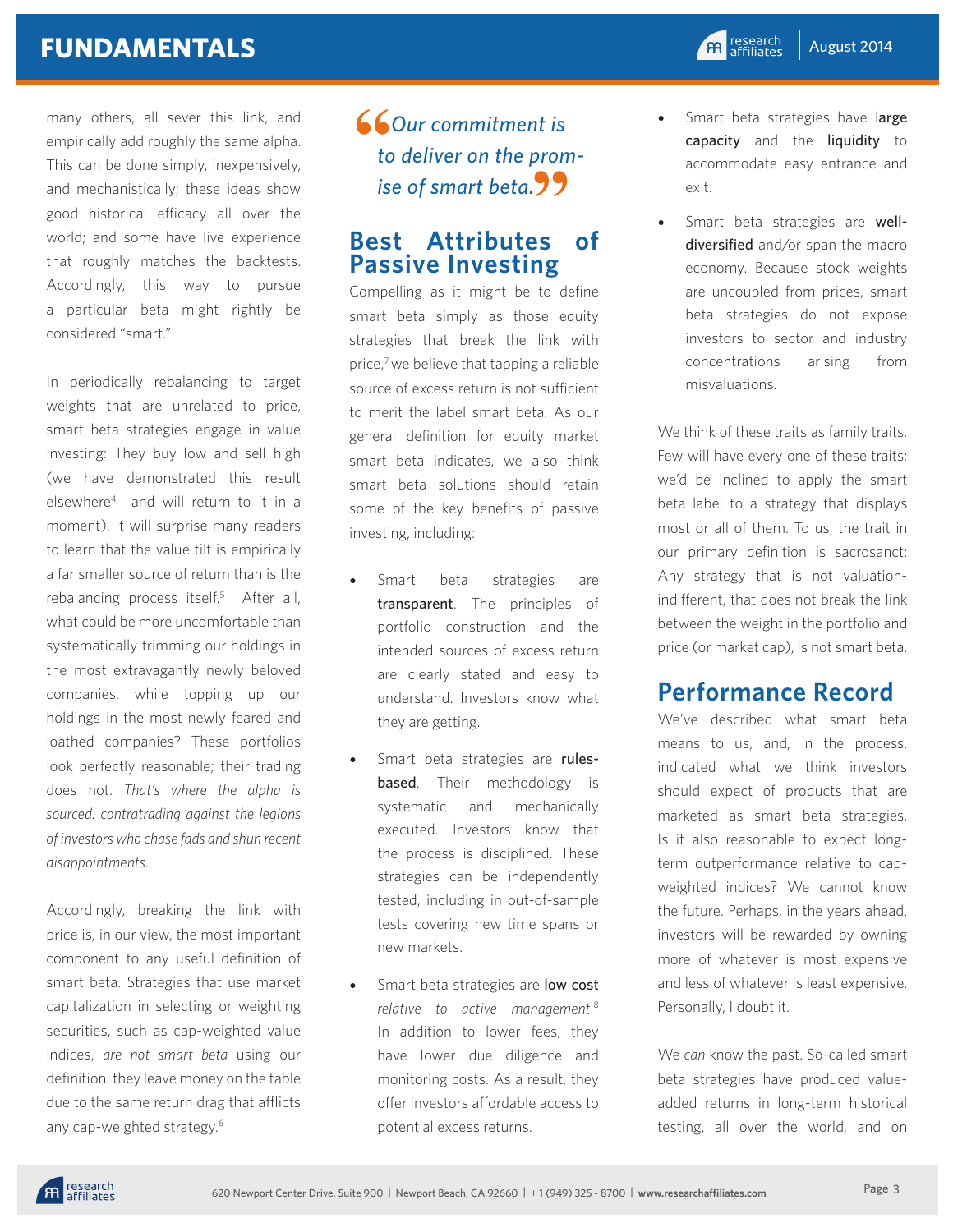#### **FUNDAMENTALS**

many<sup>9</sup> live-asset portfolios. And this outperformance has been driven, in large part, by the inherently value-based trading that takes place when smart beta portfolios are rebalanced to non-pricerelated weights. In long-term simulations, smart beta strategies have generated excess returns relative to cap-weighted indices. For instance, Figure 1 traces the hypothetical cumulative returns of a fundamentally weighted U.S. index and the comparable returns of two capweighted indices—a broad market index and a traditional value style index—over the 35-year period from 1979 through 2013. The fundamentally weighted index outperformed both of the indices whose

weighting methods incorporate market prices.10

A cautionary note is in order. As with any strategies, smart beta investing is a longterm strategy. Only a charlatan would encourage customers to expect 100% probability of future outperformance. There have been prolonged periods of underperformance, especially in secular bull markets. Smart beta strategies are contrarian, and they make sense only for investors with long-term planning horizons and a willingness to tolerate uncomfortable (even profoundly uncomfortable) portfolio rebalancing trades.

### **In Closing**

Smart beta has been roundly dismissed as a marketing buzzword, rather than a significant development in finance theory and investment practice. We like the name, partly because it is jarring and controversial, but we don't for a moment deny that it has been misused to flog me-too products. We hope that, by sharing our thoughts about the nomenclature, we can nudge the discussion in the direction of the real issue: how to best manage investor assets. Our commitment is to deliver on the promise of smart beta, to deliver the best smart beta ideas that we can.



#### Figure 1. Simulated Growth of a Dollar 1979–2013

Source: Research Affiliates, based on data from FactSet.